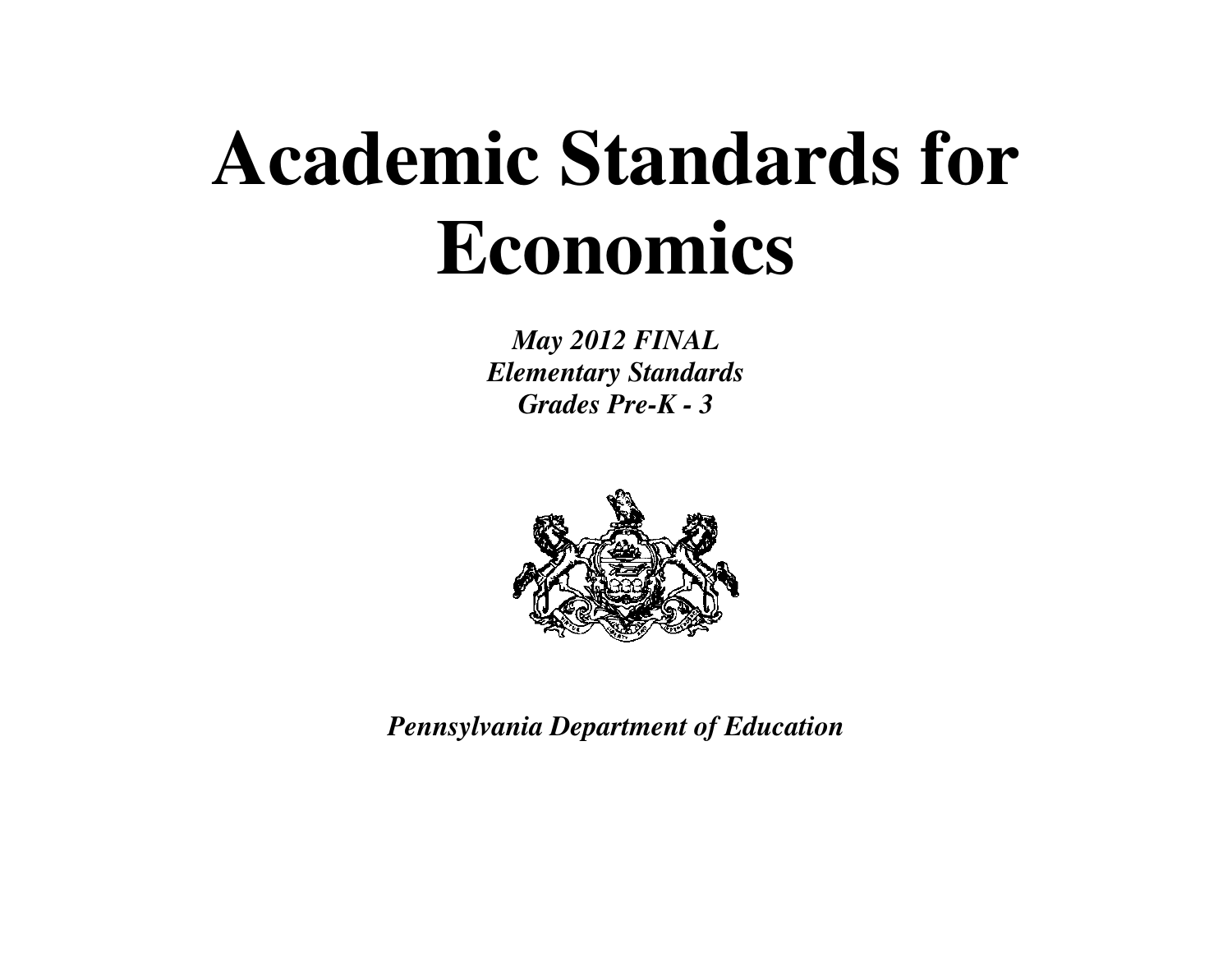#### **XVI. TABLE OF CONTENTS**

|                                                 | XVII. |
|-------------------------------------------------|-------|
| THE ACADEMIC STANDARDS                          |       |
|                                                 |       |
| A. Scarcity and Choice                          | 6.1   |
| <b>B.</b> Limited Resources                     |       |
| C. Opportunity Costs                            |       |
| D. Incentives and Choice                        |       |
|                                                 | 6.2   |
| A. Goods and Services                           |       |
| <b>B.</b> Market Competition                    |       |
| C. Advertising and Media                        |       |
| D. Price Determination                          |       |
| E. Economic Health                              |       |
| <i>F. Private Economic Institutions</i>         |       |
| G. Economic Systems                             |       |
|                                                 | 6.3   |
| A. Goods and Services                           |       |
| <b>B.</b> Government Involvement in the Economy |       |
| C. Taxation                                     |       |
| D. Government's Role in International Trade     |       |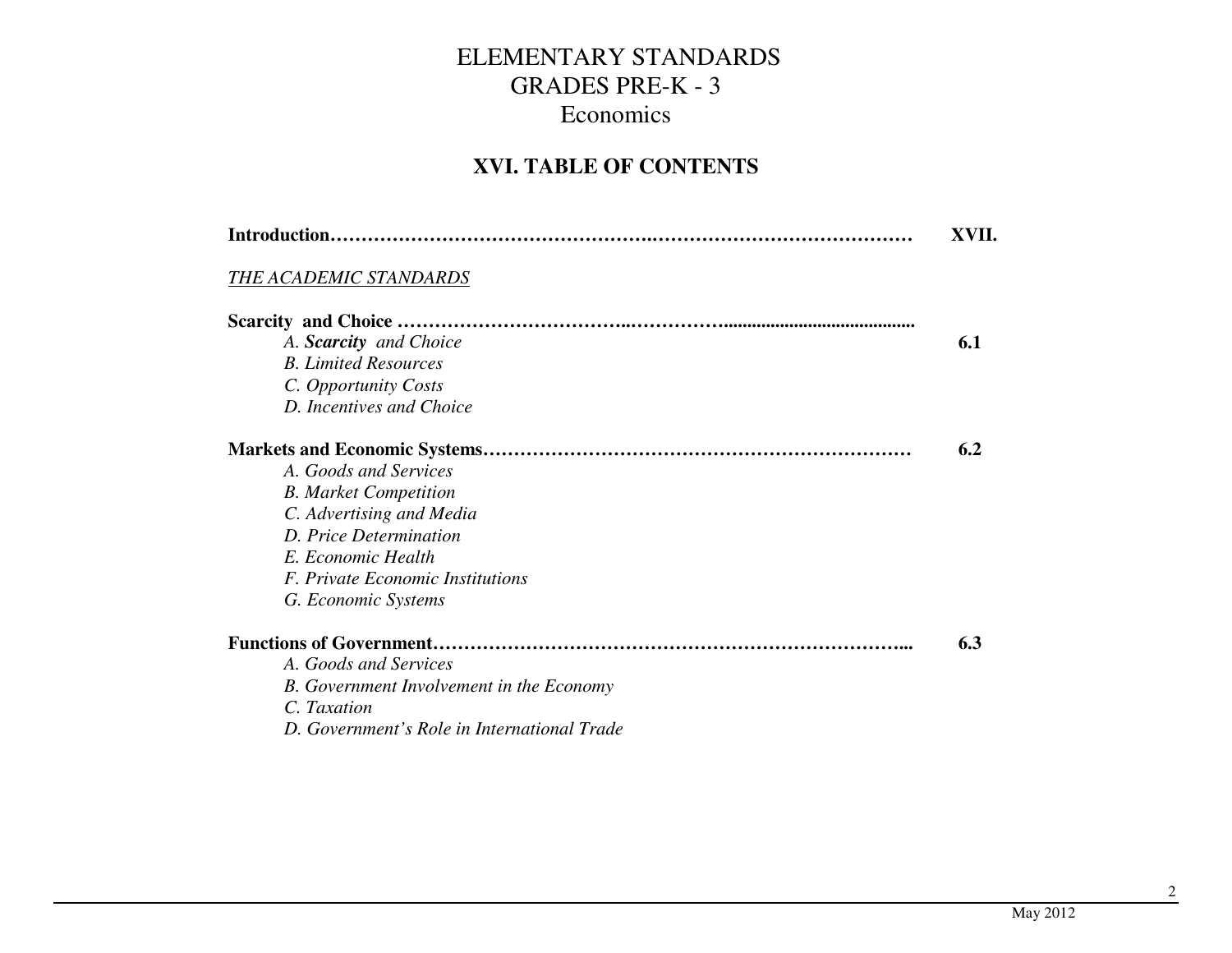|                                                                | 6.4. |
|----------------------------------------------------------------|------|
| A. Specialization                                              |      |
| <b>B.</b> Trade                                                |      |
| C. Multinational Corporations and Non-Government Organizations |      |
| D. Factors Contributing to Economic Interdependence            |      |
|                                                                | 6.5. |
| A. Factors Influencing Wages                                   |      |
| <b>B.</b> Labor Productivity                                   |      |
| C. Types of Businesses                                         |      |
| D. Profits and Losses                                          |      |
| E. Distribution of Wealth                                      |      |
| F. Entrepreneurship                                            |      |
| G. Costs and Benefits of Saving                                |      |
| H. Interest Rates                                              |      |
|                                                                |      |
|                                                                |      |

**Glossary……………………………………………………………………………………….XVIII.**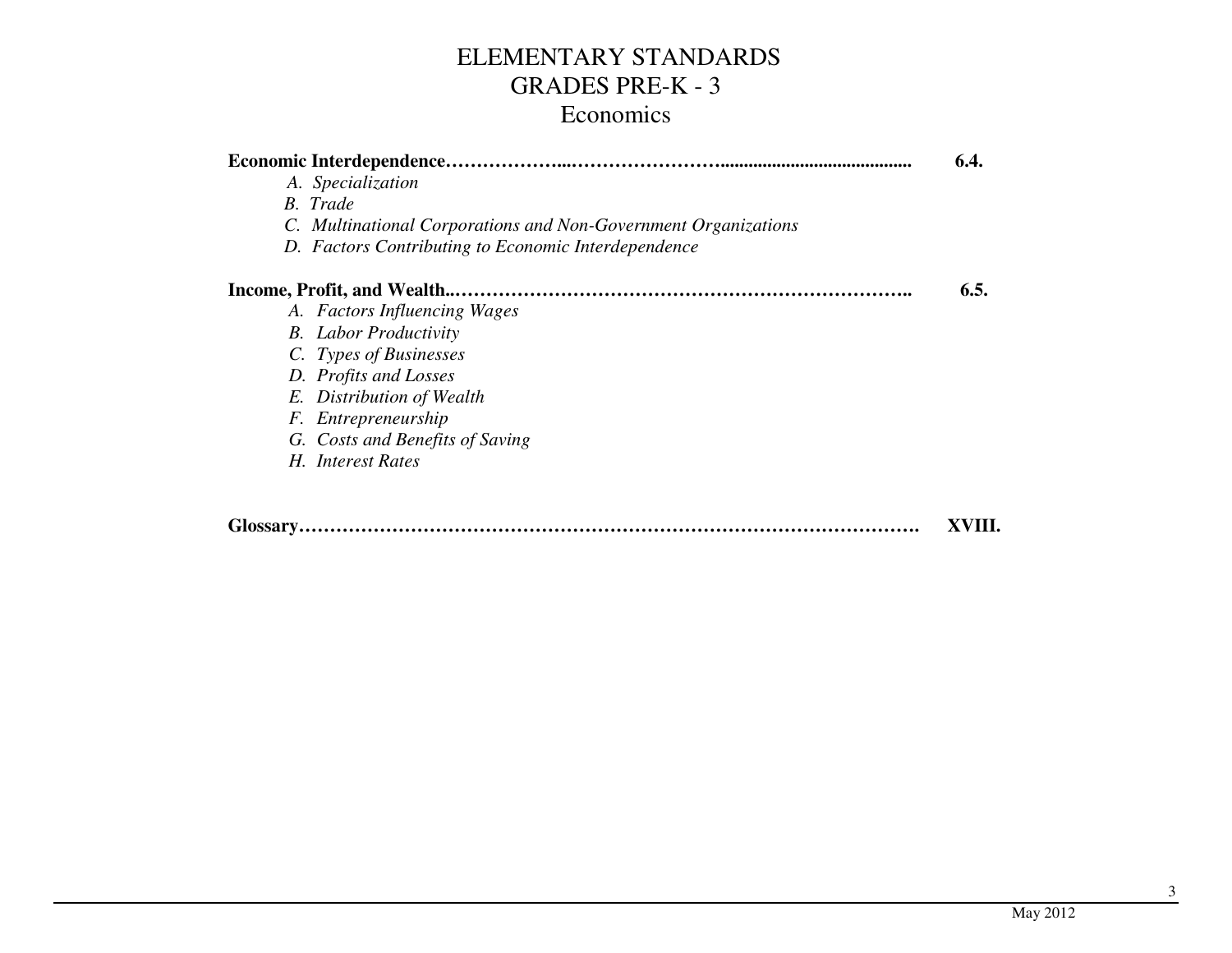#### **XVII. INTRODUCTION**

This document includes Academic Standards for Economics that describe what students should know and be able to do in four areas:

- ◊ 6.1. **Scarcity** and Choice
- ◊ 6.2. Markets and Economic Systems
- ◊ 6.3. Functions of Government
- ◊ 6.4. Economic Interdependence
- ◊ 6.5. Income, Profit, and Wealth

The Economic Standards describe what students should know and be able to do in third through twelfth grade. They reflect the increasing complexity and sophistication that students are expected to achieve as they progress through school. The document attempts to avoid repetition and to show a progression across grade levels. Topics and concepts in Economics directly relate to Environment and Ecology Standard 4.3, 4.4 and Geography Standard 7.4. In addition, economic topics can be found in Career and Work Standards 13.2, 13.3, and 13.4. As a social science, Economics Standards should be integrated with related Civics and Government, Geography, and History Standards to create an interdisciplinary view of the world.

Economics is concerned with the behavior of individuals and institutions engaged in the production, exchange, and consumption of goods and services. As technology helps to reshape the economy, knowledge of how the world works is critical. People entering the work force cannot function effectively without a basic knowledge of how **scarcity** and choice affect the allocation of resources, how markets establish prices and the global nature of economic interdependence. These standards are intended to provide direction in learning as to how economic activity impacts the forces of everyday life.

The Academic Standards for Economics consist of four standard categories (designated as 6.1., 6.2., 6.3., and 6.4.). Each category has a number of standard statements designated by a capital letter. The stranded standard statements represent essential strands that reflect increased rigor across grade levels. These standard statements identify broad topics; the choice of specific content is a local decision as is the method of instruction.

Economics, along with Civics and Government, Geography, and History are identified as Social Studies in Chapter 4. This identification is consistent with citizenship education in Chapter 49 and Chapter 354. Based on these regulations, social studies/citizenship programs should integrate four sets of standards into curriculum and planned instruction.

A glossary is included to assist the reader in clarifying terminology contained in the standards.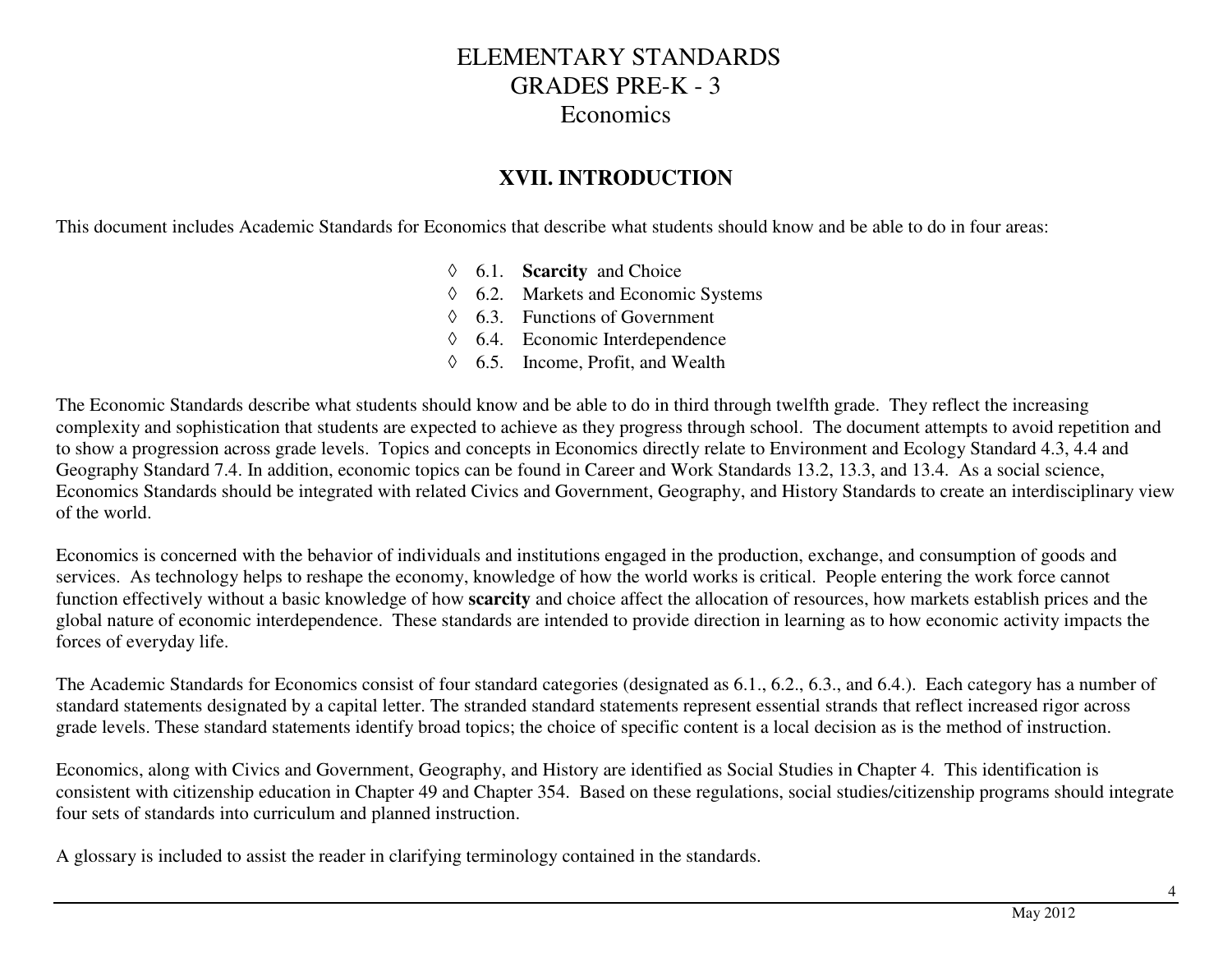|                          | <b>6.1. Scarcity and Choice</b>                                 |                                                                                                                                           |                                                                  |                                                                            |                                                                                                                      |  |  |
|--------------------------|-----------------------------------------------------------------|-------------------------------------------------------------------------------------------------------------------------------------------|------------------------------------------------------------------|----------------------------------------------------------------------------|----------------------------------------------------------------------------------------------------------------------|--|--|
|                          | <b>6.1.PK. GRADE PK</b>                                         | 6.1.K. GRADE K                                                                                                                            | <b>6.1.1. GRADE 1</b>                                            | <b>6.1.2. GRADE 2</b>                                                      | <b>6.1.3. GRADE 3</b>                                                                                                |  |  |
|                          | knowledge and skills needed to:                                 | Pennsylvania's public schools shall teach, challenge and support every student to realize his or her maximum potential and to acquire the |                                                                  |                                                                            |                                                                                                                      |  |  |
| Scarcity and<br>Choice   | 6.1.PK.A.<br><b>Intentionally Blank</b>                         | 6.1.K.A<br>Identify how scarcity<br>influences choice.                                                                                    | 6.1.1.A.<br>Identify scarcity of resources<br>within the family. | 6.1.2.A.<br>Identify scarcity of resources<br>within the school community. | 6.1.3.A.<br>Define scarcity and identify<br>examples of resources, wants,<br>and needs.                              |  |  |
| <b>Limited Resources</b> | 6.1.PK.B.<br><b>Intentionally Blank</b>                         | 6.1.K.B.<br>Identify family wants and<br>needs.                                                                                           | 6.1.1.B.<br>Identify classroom wants and<br>needs.               | 6.1.2.B<br>Identify community wants and<br>needs.                          | 6.1.3.B.<br>Identify needs and wants of<br>people.<br>Identify examples of natural,<br>human, and capital resources. |  |  |
| Opportunity<br>Costs     | 6.1.PK.C.<br><b>Intentionally Blank</b>                         | 6.1.K.C.<br>Identify choices to meet needs.                                                                                               | 6.1.1.C.<br>Identify choice based on<br>needs versus wants.      | 6.1.2.C.<br>Explain how choice has<br>consequences.                        | 6.1.3.C.<br>Explain what is given up when<br>making a choice.                                                        |  |  |
| Incentives and Choice    | 6.1.PK.D.<br>Identify a choice based on<br>individual interest. | 6.1.K.D.<br>Identify a choice based on<br>family interest.                                                                                | 6.1.1.D.<br>Identify a choice based on<br>classroom interest.    | 6.1.2.D.<br>Identify a choice based on<br>community interest.              | 6.1.3.D.<br>Identify reasons why people<br>make a choice.                                                            |  |  |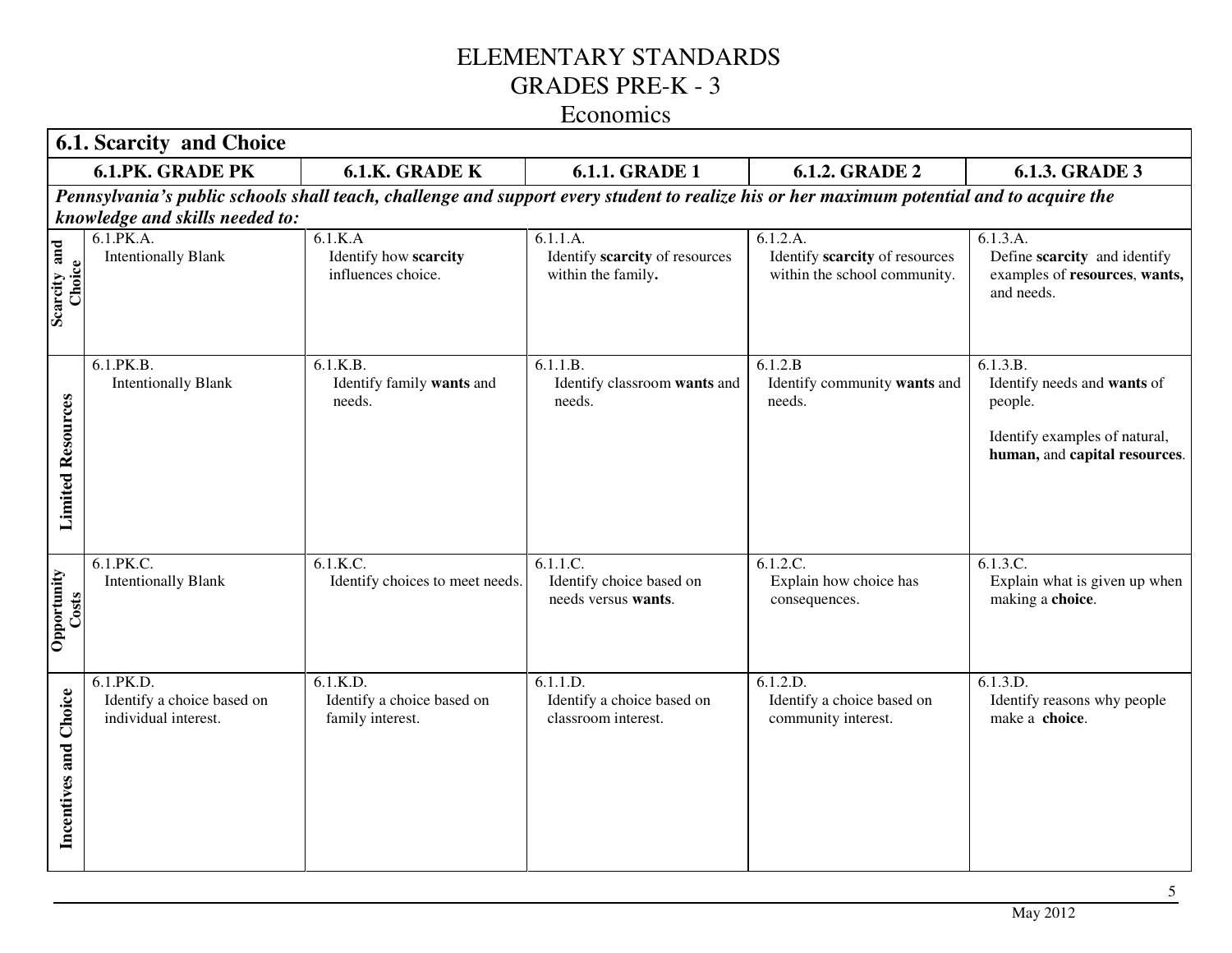|                          | <b>6.2. Markets and Economic Systems</b> |                                                                         |                                                                                                                           |                                                                                                                                           |                                                                                              |  |  |
|--------------------------|------------------------------------------|-------------------------------------------------------------------------|---------------------------------------------------------------------------------------------------------------------------|-------------------------------------------------------------------------------------------------------------------------------------------|----------------------------------------------------------------------------------------------|--|--|
|                          | <b>6.2.PK. GRADE PK</b>                  | 6.2.K. GRADE K                                                          | <b>6.2.1. GRADE 1</b>                                                                                                     | <b>6.2.2. GRADE 2</b>                                                                                                                     | 6.2.3. GRADE 3                                                                               |  |  |
|                          |                                          |                                                                         |                                                                                                                           | Pennsylvania's public schools shall teach, challenge and support every student to realize his or her maximum potential and to acquire the |                                                                                              |  |  |
|                          | knowledge and skills needed to:          |                                                                         |                                                                                                                           |                                                                                                                                           |                                                                                              |  |  |
| Goods and<br>Services    | 6.2.PK.A.<br><b>Intentionally Blank</b>  | 6.2.K.A.<br>Identify goods and consumers.                               | 6.2.1.A.<br>Identify goods, consumers,<br>and producers.                                                                  | 6.2.2.A.<br>Identify goods, services,<br>consumers, and producers in<br>the local community.                                              | 6.2.3.A.<br>Identify goods, services,<br>consumers, and producers in<br>the local community. |  |  |
| Competition<br>Market    | 6.2.PKB.<br><b>Intentionally Blank</b>   | 6.2.K.B.<br><b>Intentionally Blank</b>                                  | 6.2.1.B.<br><b>Intentionally Blank</b>                                                                                    | 6.2.2.B.<br>Differentiate between markets<br>and competition                                                                              | 6.2.3.B.<br>Identify competing sellers in<br>the local market.                               |  |  |
| Advertising and<br>Media | 6.2.PK.C.<br><b>Intentionally Blank</b>  | 6.2.K.C.<br>Identify advertisements that<br>encourage us to buy things. | $6.2.\overline{1.C.}$<br>Identify advertisements that<br>encourage us to buy things<br>based on want rather than<br>need. | 6.2.2.C.<br>Define personal choice as<br>related to buying an item.                                                                       | 6.2.3.C.<br>Identify types of advertising<br>designed to influence personal<br>choice.       |  |  |
| Determination<br>Price   | 6.2.PK.D.<br>Explain how money is used.  | 6.2.K.D.<br>Identify currency and how it is<br>used.                    | 6.2.1.D.<br>Explain the role of money in<br>determining price.                                                            | 6.2.2.D.<br>Explain how demand for a<br>consumer good impacts price.                                                                      | 6.2.3.D.<br>Demonstrate the importance of<br>money in everyday life.                         |  |  |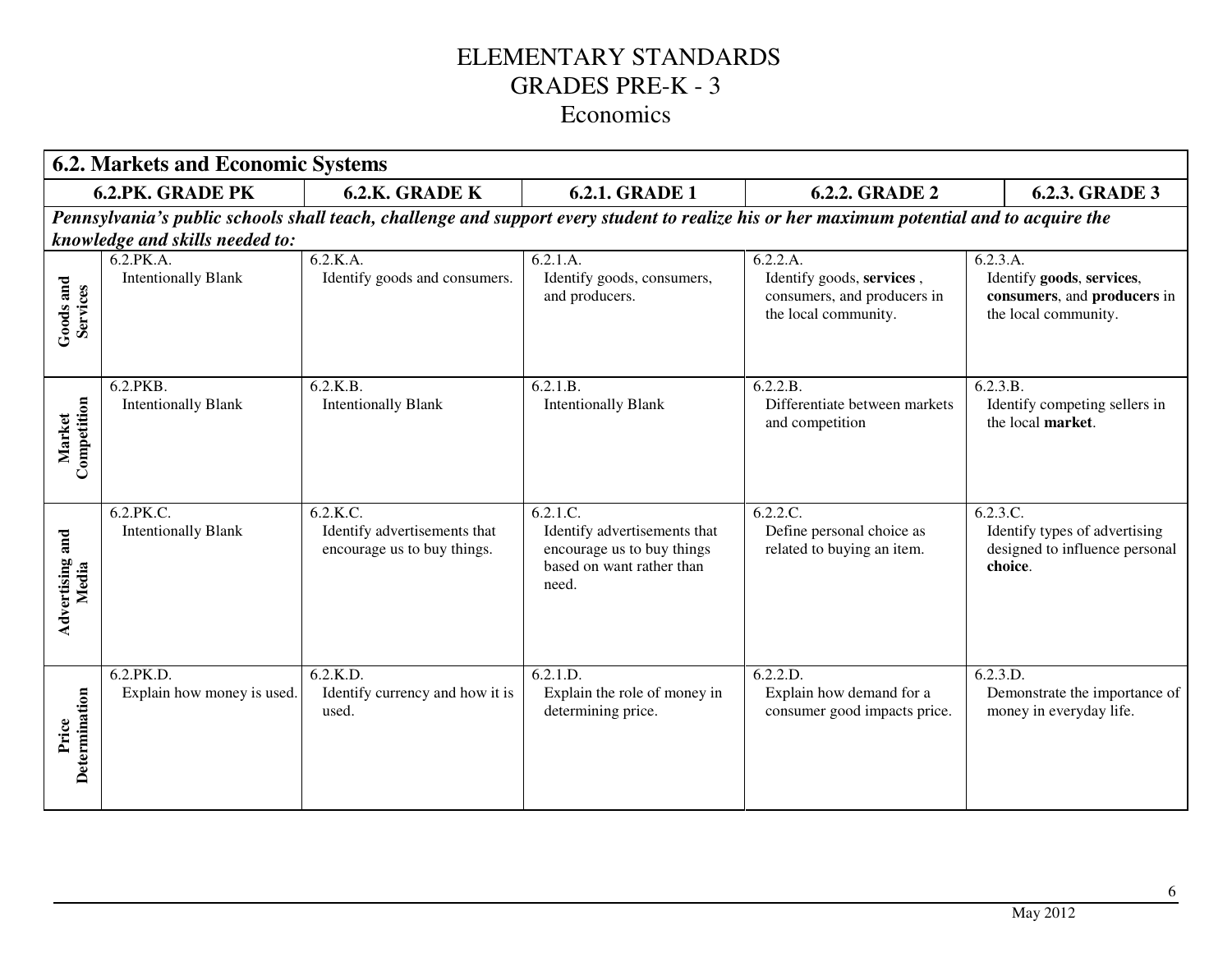|                                     | <b>6.2. Markets and Economic Systems</b> |                                                                                                                                           |                                                                             |                                                                                                         |                                                                             |  |  |
|-------------------------------------|------------------------------------------|-------------------------------------------------------------------------------------------------------------------------------------------|-----------------------------------------------------------------------------|---------------------------------------------------------------------------------------------------------|-----------------------------------------------------------------------------|--|--|
|                                     | <b>6.2.PK. GRADE PK</b>                  | 6.2.K. GRADE K                                                                                                                            | <b>6.2.1. GRADE 1</b>                                                       | <b>6.2.2. GRADE 2</b>                                                                                   | <b>6.2.3. GRADE 3</b>                                                       |  |  |
|                                     |                                          | Pennsylvania's public schools shall teach, challenge and support every student to realize his or her maximum potential and to acquire the |                                                                             |                                                                                                         |                                                                             |  |  |
|                                     | knowledge and skills needed to:          |                                                                                                                                           |                                                                             |                                                                                                         |                                                                             |  |  |
| Economic<br>Health                  | 6.2.PK.E.<br><b>Intentionally Blank</b>  | 6.2.K.E.<br><b>Intentionally Blank</b>                                                                                                    | 6.2.1.E.<br>Identify the impact on a<br>community when a business<br>opens. | 6.2.2.E.<br>Identify the impact on a<br>community when a business<br>closes.                            | 6.2.3.E.<br>Describe the effect of local<br>businesses opening and closing. |  |  |
| Institutions<br>Economic<br>Private | 6.2.PK.F.<br><b>Intentionally Blank</b>  | 6.2.K.F.<br><b>Intentionally Blank</b>                                                                                                    | 6.2.1.F.<br><b>Intentionally Blank</b>                                      | 6.2.2.F.<br>Describe the role of financial<br>institutions as related to<br>consumers' financial needs. | 6.2.3.F.<br>Identify private economic<br>institutions.                      |  |  |
| Economic<br>Systems                 | 6.2.PK.G.<br><b>Intentionally Blank</b>  | 6.2.K.G.<br><b>Intentionally Blank</b>                                                                                                    | 6.2.1.G.<br>Define an economic system at<br>the individual level.           | 6.2.2.G.<br>Identify examples of an<br>economic system.                                                 | 6.2.3.G.<br>Identify characteristics of the<br>local economy.               |  |  |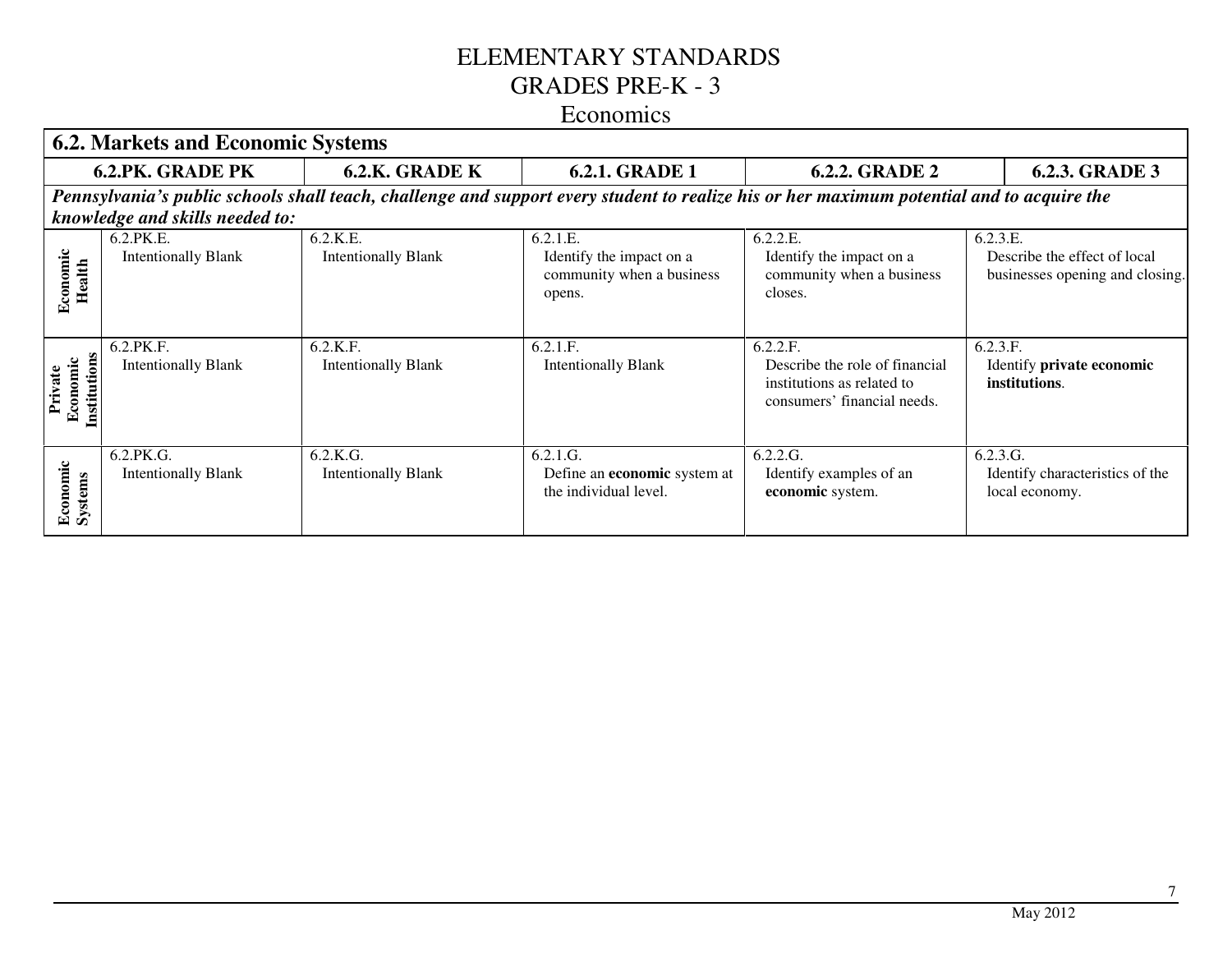|                                          | <b>6.3. Functions of Government</b>        |                                        |                                                         |                                                                                                                                       |                                                                                                        |  |
|------------------------------------------|--------------------------------------------|----------------------------------------|---------------------------------------------------------|---------------------------------------------------------------------------------------------------------------------------------------|--------------------------------------------------------------------------------------------------------|--|
|                                          | <b>6.3.PK. GRADE PK</b>                    | 6.3.K. GRADE K                         | <b>6.3.1. GRADE 1</b>                                   | <b>6.3.2. GRADE 2</b>                                                                                                                 | <b>6.3.3. GRADE 3</b>                                                                                  |  |
|                                          | the knowledge and skills needed to:        |                                        |                                                         | Pennsylvania's public schools shall teach, challenge and support every student to realize his or her maximum potential and to acquire |                                                                                                        |  |
| Goods and<br>Services                    | 6.3.PK.A.<br><b>Intentionally Blank</b>    | 6.3.K.A.<br><b>Intentionally Blank</b> | 6.3.1.A.<br>Identify examples of goods<br>and services. | 6.3.2.A.<br>Identify examples of goods<br>and services provided by<br>the private sector.                                             | 6.3.3.A.<br>Identify goods and<br>services provided by the<br>government.                              |  |
| Government Involvement in<br>the Economy | 6.3.4. PK.B.<br><b>Intentionally Blank</b> | 6.3.K.B.<br><b>Intentionally Blank</b> | 6.3. 1.B.<br><b>Intentionally Blank</b>                 | 6.3.2.B.<br><b>Intentionally Blank</b>                                                                                                | 6.3.3.B.<br>Identify examples of<br>government involvement<br>in local economic<br>activities.         |  |
| Taxation                                 | 6.3.PK.C.<br><b>Intentionally Blank</b>    | 6.3.K.C.<br><b>Intentionally Blank</b> | 6.3.1.C.<br><b>Intentionally Blank</b>                  | 6.3.2.C.<br>Define taxes and who pays<br>them.                                                                                        | 6.3.3.C.<br>Define tax and explain the<br>relationship between<br>taxation and government<br>services. |  |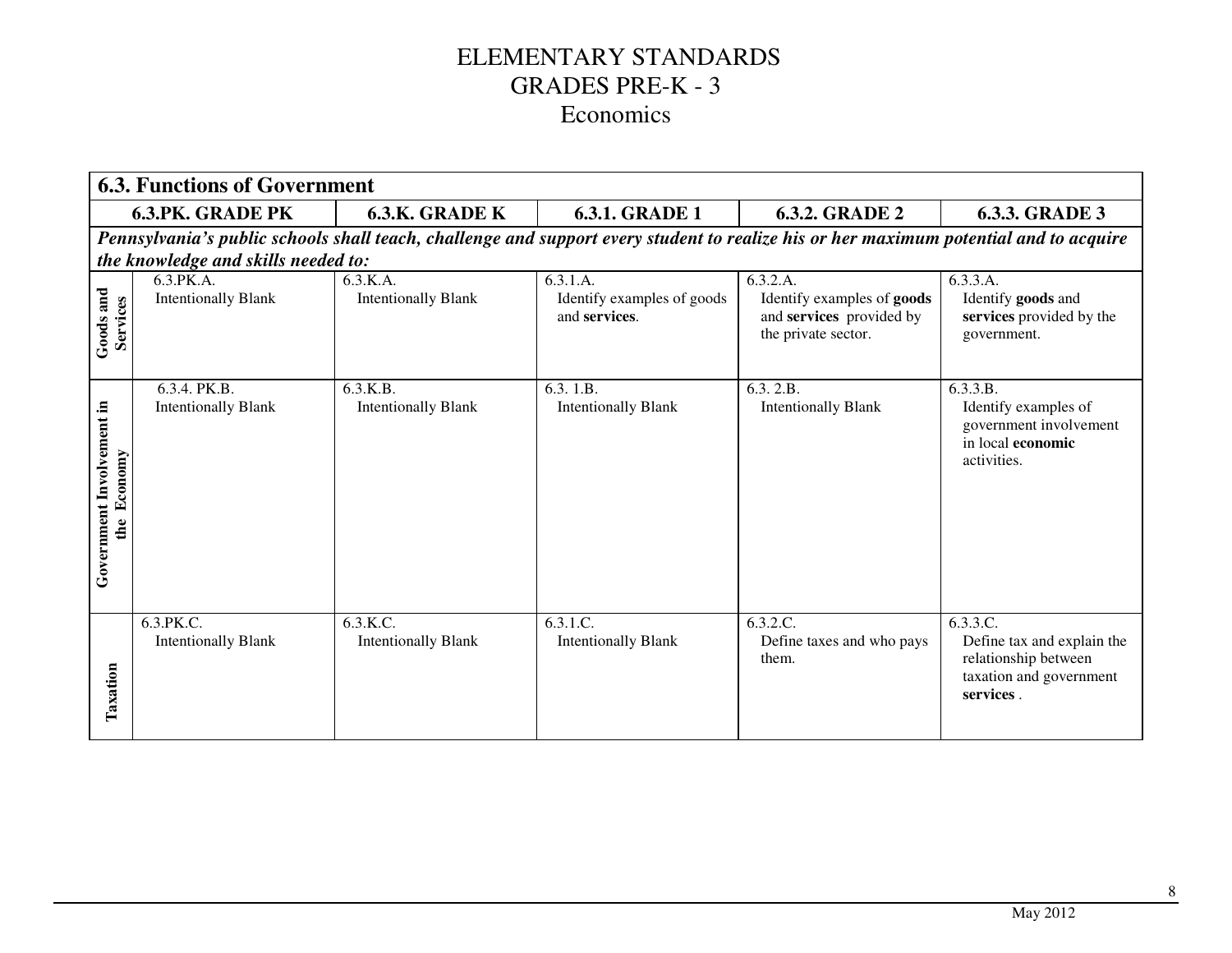|                                                      | <b>6.3. Functions of Government</b>                                                                                                   |                                                                      |                                                                 |                                                                      |                                                                                |  |  |  |
|------------------------------------------------------|---------------------------------------------------------------------------------------------------------------------------------------|----------------------------------------------------------------------|-----------------------------------------------------------------|----------------------------------------------------------------------|--------------------------------------------------------------------------------|--|--|--|
|                                                      | <b>6.3.PK. GRADE PK</b>                                                                                                               | 6.3.K. GRADE K                                                       | <b>6.3.1. GRADE 1</b>                                           | <b>6.3.2. GRADE 2</b>                                                | <b>6.3.3. GRADE 3</b>                                                          |  |  |  |
|                                                      | Pennsylvania's public schools shall teach, challenge and support every student to realize his or her maximum potential and to acquire |                                                                      |                                                                 |                                                                      |                                                                                |  |  |  |
|                                                      | the knowledge and skills needed to:                                                                                                   |                                                                      |                                                                 |                                                                      |                                                                                |  |  |  |
| 르.<br>Trade<br>Role<br>Government's<br>International | 6.3.PK.D.<br>Identify products<br>produced locally.                                                                                   | 6.3.K.D.<br>Identify products<br>produced in the region or<br>state. | 6.3.1.D.<br>Identify products produced<br>in the United States. | 6.3.2.D.<br>Identify products produced<br>outside the United States. | 6.3.3.D.<br>Describe how government<br>is important to the<br>economic system. |  |  |  |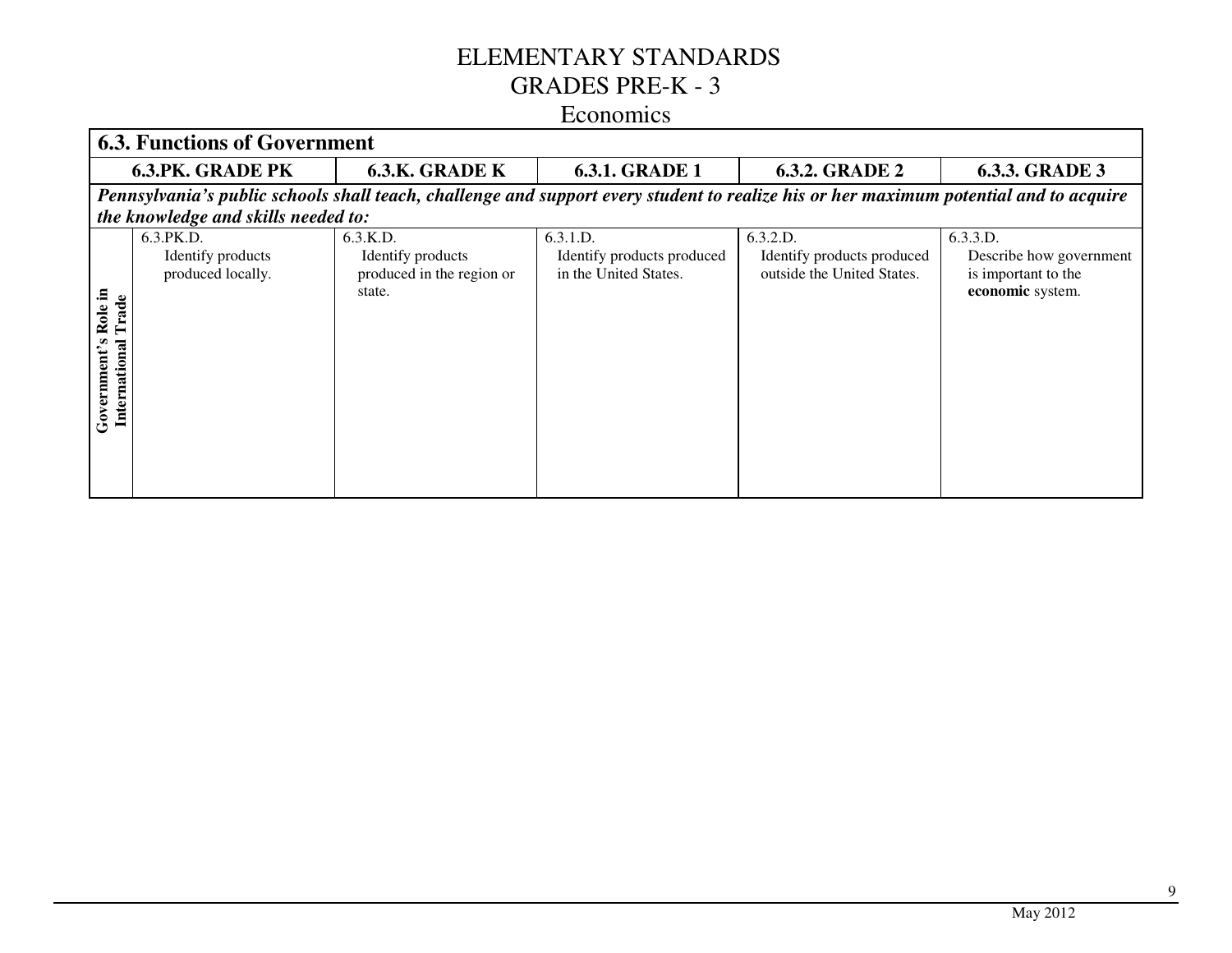|                                                        | 6.4. Economic Interdependence                                                                                                             |                                                                                         |                                                                  |                                                                              |                                                                                                                                            |
|--------------------------------------------------------|-------------------------------------------------------------------------------------------------------------------------------------------|-----------------------------------------------------------------------------------------|------------------------------------------------------------------|------------------------------------------------------------------------------|--------------------------------------------------------------------------------------------------------------------------------------------|
|                                                        | <b>6.4.PK. GRADE PK</b>                                                                                                                   | 6.4.K. GRADE K                                                                          | <b>6.4.1 GRADE 1</b>                                             | <b>6.4.2. GRADE 2</b>                                                        | <b>6.4.3. GRADE 3</b>                                                                                                                      |
|                                                        | Pennsylvania's public schools shall teach, challenge and support every student to realize his or her maximum potential and to acquire the |                                                                                         |                                                                  |                                                                              |                                                                                                                                            |
|                                                        | knowledge and skills needed to:                                                                                                           |                                                                                         |                                                                  |                                                                              |                                                                                                                                            |
| Specialization                                         | 6.4.PK.A.<br><b>Intentionally Blank</b>                                                                                                   | 6.4.K.A.<br>Identify the specialized role<br>performed by each member of<br>the family. | 6.4.1.A.<br>Identify specialization of<br>work in the community. | 6.4.2.A.<br>Identify local examples of<br>specialization of work.            | 6.4.3.A.<br>Identify local examples of<br>specialization and division of<br>labor.                                                         |
| Trade                                                  | 6.4.PK.B.<br><b>Intentionally Blank</b>                                                                                                   | 6.4.K.B.<br><b>Intentionally Blank</b>                                                  | 6.4.1.B.<br><b>Intentionally Blank</b>                           | 6.4.2.B.<br><b>Intentionally Blank</b>                                       | 6.4.3.B.<br>Identify examples of trade,<br>imports, and exports in the<br>local community.                                                 |
| Non-Governmental<br>Organizations<br>Multinational and | 6.4.PK.C.<br><b>Intentionally Blank</b>                                                                                                   | 6.4.K.C.<br><b>Intentionally Blank</b>                                                  | 6.4.1.C.<br><b>Intentionally Blank</b>                           | 6.4.72C.<br>Identify products that come<br>from many different<br>countries. | 6.4.3.C.<br>Identify different<br>organizations that are part of<br>the economic system (banks,<br>small businesses, big<br>corporations). |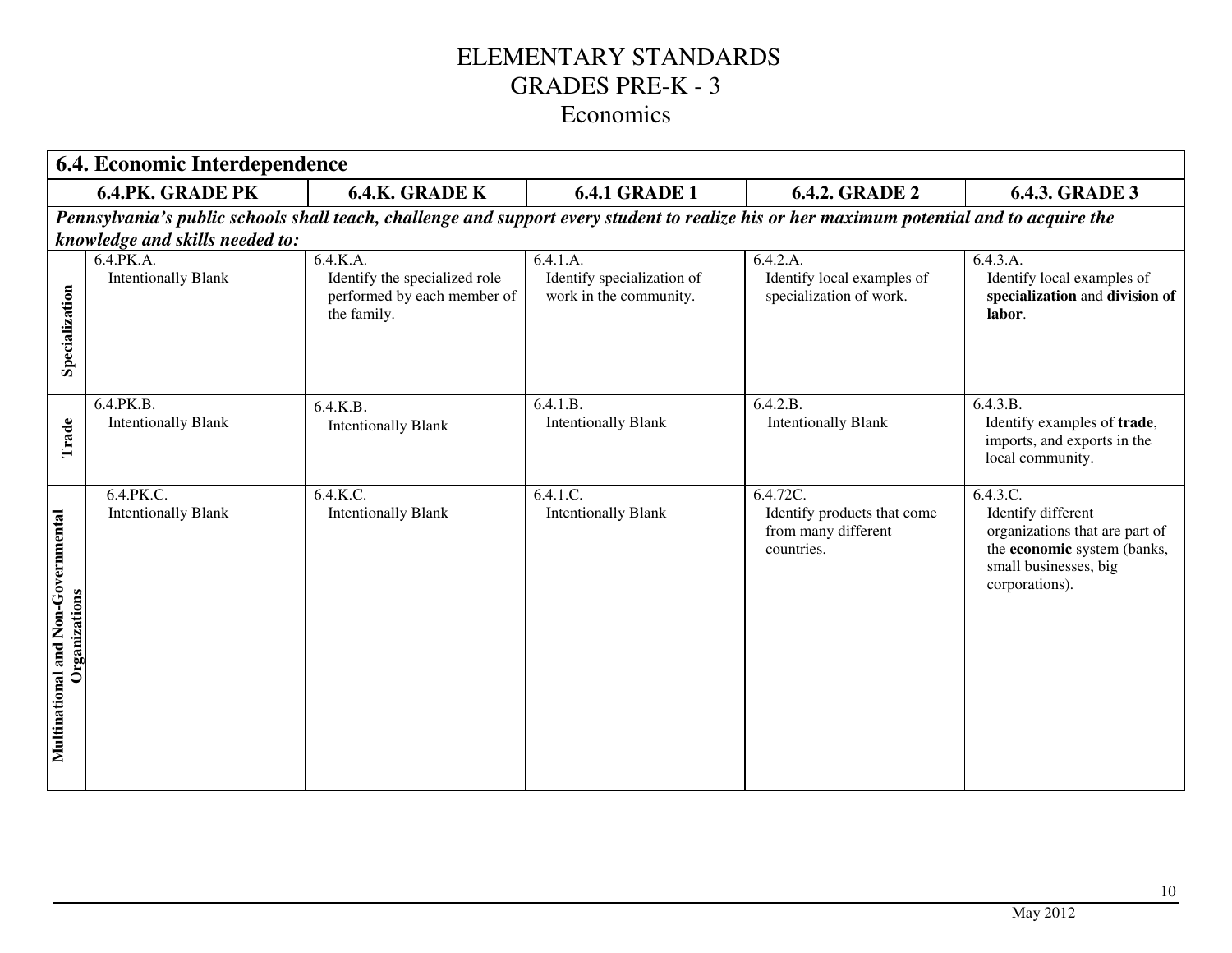|                                                                      | 6.4. Economic Interdependence           |                                                                                                                                           |                                                                                                                          |                                                                                            |                                                                                                   |  |
|----------------------------------------------------------------------|-----------------------------------------|-------------------------------------------------------------------------------------------------------------------------------------------|--------------------------------------------------------------------------------------------------------------------------|--------------------------------------------------------------------------------------------|---------------------------------------------------------------------------------------------------|--|
|                                                                      | <b>6.4.PK. GRADE PK</b>                 | <b>6.4.K. GRADE K</b>                                                                                                                     | <b>6.4.1 GRADE 1</b>                                                                                                     | <b>6.4.2. GRADE 2</b>                                                                      | <b>6.4.3. GRADE 3</b>                                                                             |  |
|                                                                      | knowledge and skills needed to:         | Pennsylvania's public schools shall teach, challenge and support every student to realize his or her maximum potential and to acquire the |                                                                                                                          |                                                                                            |                                                                                                   |  |
| e<br>C<br>Contributing to<br>ā<br>depend<br>Inter<br>Factors<br>Econ | 6.4.PK.D.<br><b>Intentionally Blank</b> | 6.4.K.D.<br>Identify individual wants and<br>needs.                                                                                       | 6.4.1.D.<br>Describe how individuals<br>differ in their <b>wants</b> and<br>needs and why people buy<br>and sell things. | 6.4.2.D.<br>Identify buyers and sellers<br>and how their wants and<br>needs are addressed. | 6.4.3.D.<br>Describe how buyers make<br>choices about their wants and<br>needs through purchases. |  |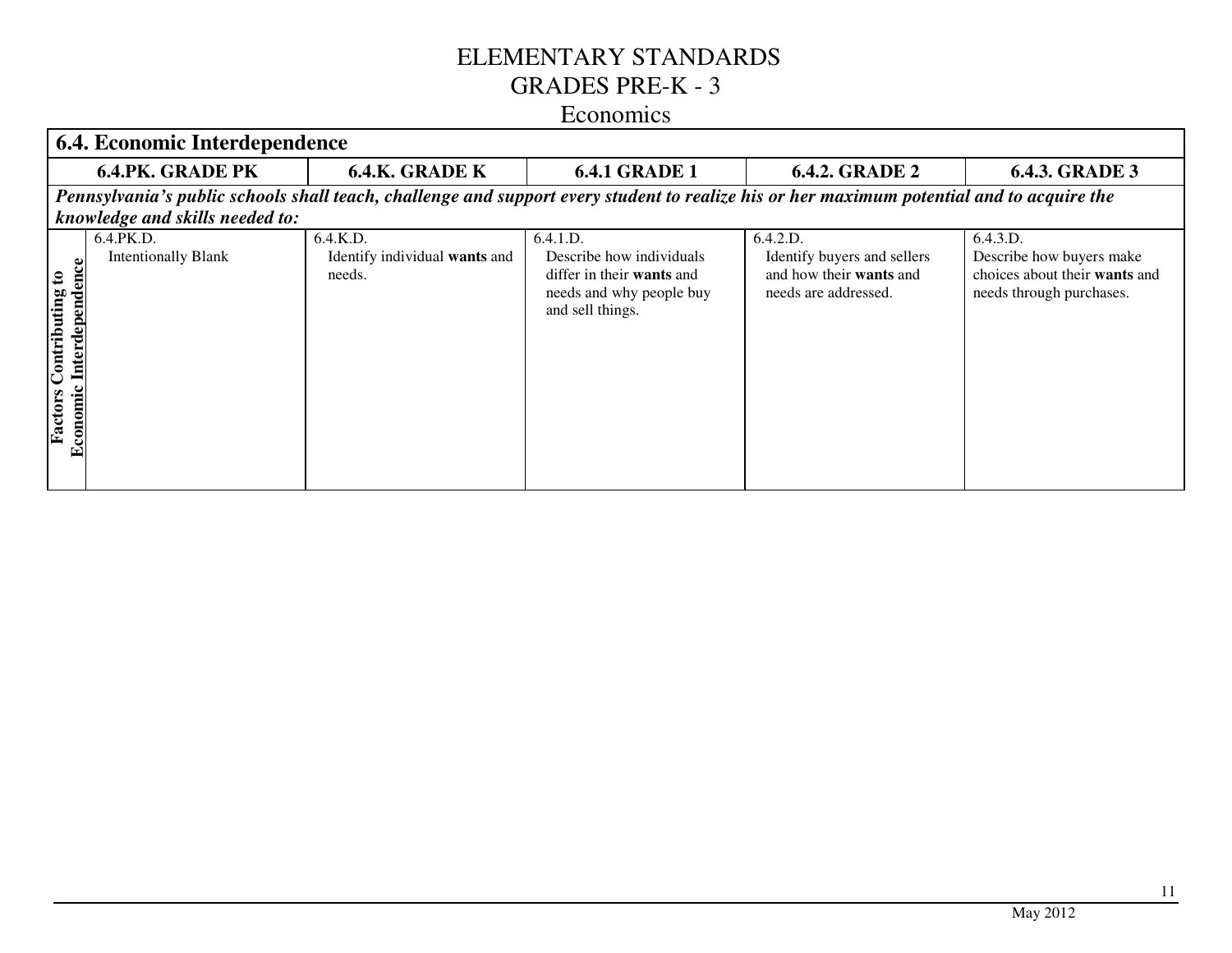|                                     | 6.5. Income, Profit, and Wealth                      |                                                                          |                                                                                                                                           |                                                                                            |                                                                                           |  |
|-------------------------------------|------------------------------------------------------|--------------------------------------------------------------------------|-------------------------------------------------------------------------------------------------------------------------------------------|--------------------------------------------------------------------------------------------|-------------------------------------------------------------------------------------------|--|
|                                     | <b>6.5.PK. GRADE PK</b>                              | 6.5.K. GRADE K                                                           | <b>6.5.1. GRADE 1</b>                                                                                                                     | <b>6.5.2. GRADE 2</b>                                                                      | <b>6.5.3. GRADE 3</b>                                                                     |  |
|                                     | knowledge and skills needed to:                      |                                                                          | Pennsylvania's public schools shall teach, challenge and support every student to realize his or her maximum potential and to acquire the |                                                                                            |                                                                                           |  |
| <b>Factors Influencing</b><br>Wages | 6.5.PK.A.<br>Differentiate between work<br>and play. | 6.5.K.A.<br>Identify individuals who<br>volunteer in the community.      | 6.5.1.A.<br>Identify individuals who work<br>for wages in the community.                                                                  | 6.5.2.A.<br>Explain how money earned by<br>individuals is used to meet<br>needs and wants. | 6.5.3.A.<br>Explain why people work.                                                      |  |
| <b>Labor Productivity</b>           | 6.5.PK.B.<br><b>Intentionally Blank</b>              | 6.5.K.B.<br><b>Intentionally Blank</b>                                   | 6.5.1.B.<br>Identify different jobs and the<br>purpose of each.                                                                           | 6.5.2.B.<br>Different how different job<br>skills impact earnings.                         | 6.5.3.B.<br>Explain the differences in<br>earnings by those in different<br>jobs.         |  |
| <b>Types of Businesses</b>          | 6.5.PK.C.<br>Identify local businesses.              | 6.5.5KC.<br>Identify goods and services<br>provided by local businesses. | $6.\overline{5.1}.\overline{C}$ .<br>Identify businesses and their<br>corresponding goods and<br>service.                                 | 6.5.2.C.<br>Describe the roles of local<br>businesses.                                     | 6.5.3.C.<br>Describe how different<br>businesses meet the needs and<br>wants of families. |  |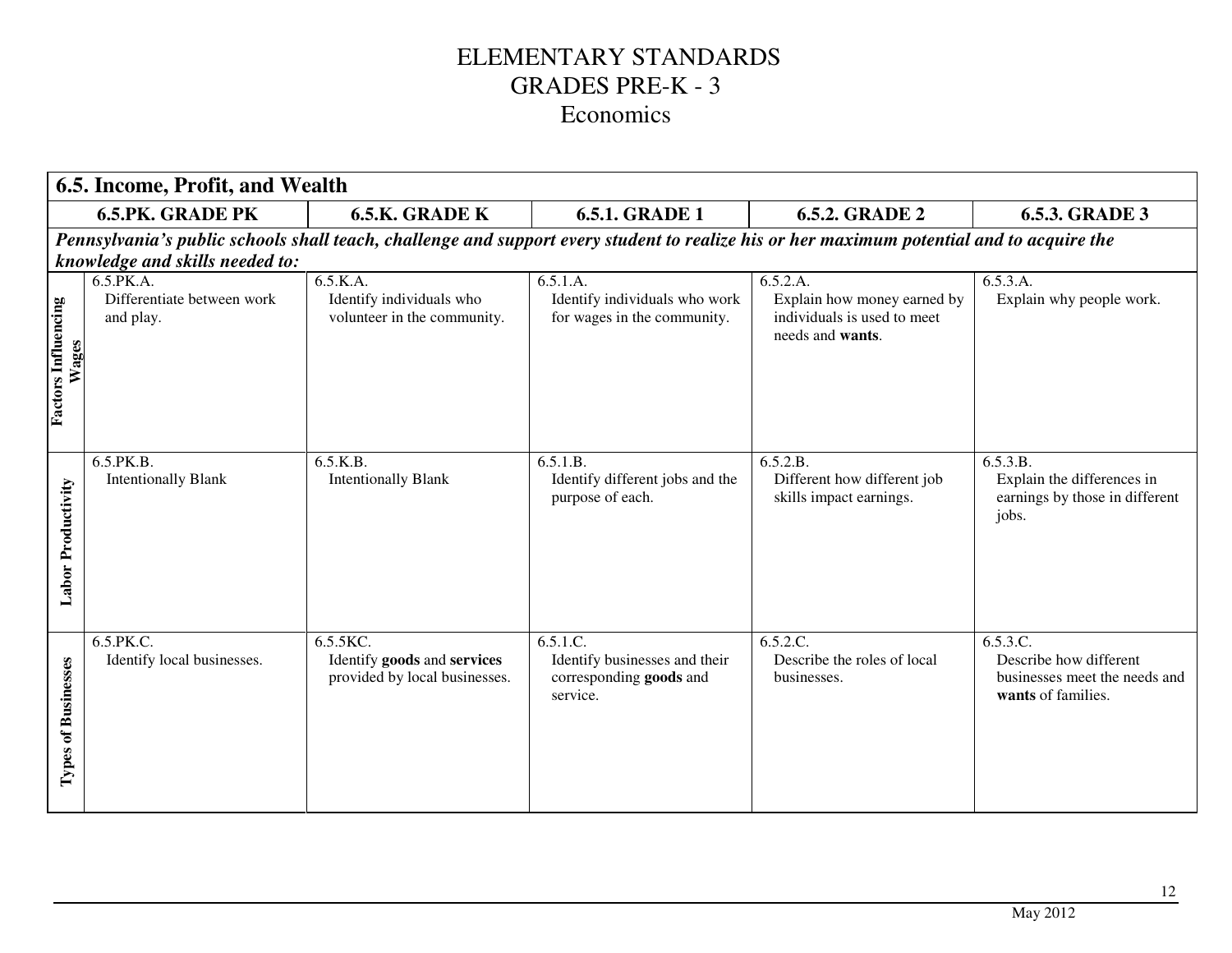|                        | 6.5. Income, Profit, and Wealth         |                                        |                                                                                                                                           |                                                                                    |                                                         |  |  |
|------------------------|-----------------------------------------|----------------------------------------|-------------------------------------------------------------------------------------------------------------------------------------------|------------------------------------------------------------------------------------|---------------------------------------------------------|--|--|
|                        | <b>6.5.PK. GRADE PK</b>                 | 6.5.K. GRADE K                         | <b>6.5.1. GRADE 1</b>                                                                                                                     | <b>6.5.2. GRADE 2</b>                                                              | <b>6.5.3. GRADE 3</b>                                   |  |  |
|                        |                                         |                                        | Pennsylvania's public schools shall teach, challenge and support every student to realize his or her maximum potential and to acquire the |                                                                                    |                                                         |  |  |
|                        | knowledge and skills needed to:         |                                        |                                                                                                                                           |                                                                                    |                                                         |  |  |
| Profits and Losses     | 6.5.PK.D.<br><b>Intentionally Blank</b> | 6.5.K.D.<br><b>Intentionally Blank</b> | 6.5.1.D.<br>Identify ways to earn money.                                                                                                  | 6.5.2.D.<br>Describe money saving<br>behaviors.                                    | 6.5.3.D.<br>Describe the result of<br>spending savings. |  |  |
| Distribution of Wealth | 6.5.PK.E.<br><b>Intentionally Blank</b> | 6.5.K.E.<br><b>Intentionally Blank</b> | 6.5.1.E.<br>Describe what tools (tangible<br>assets) are necessary to<br>complete a task.                                                 | 6.5.2.E.<br>Describe the qualities that<br>may be necessary to complete<br>a task. | 6.5.3.E.<br>Identify tangible and<br>intangible assets. |  |  |
| Entrepreneurship       | 6.5.PK.F.<br><b>Intentionally Blank</b> | 6.5.K.F.<br><b>Intentionally Blank</b> | 6.5.1.F.<br>Identify buyers and sellers<br>(people) buy and sell things.                                                                  | 6.5.2.F.<br>Explain the responsibilities<br>of a business owner.                   | 6.5.3.F.<br>Define entrepreneurship.                    |  |  |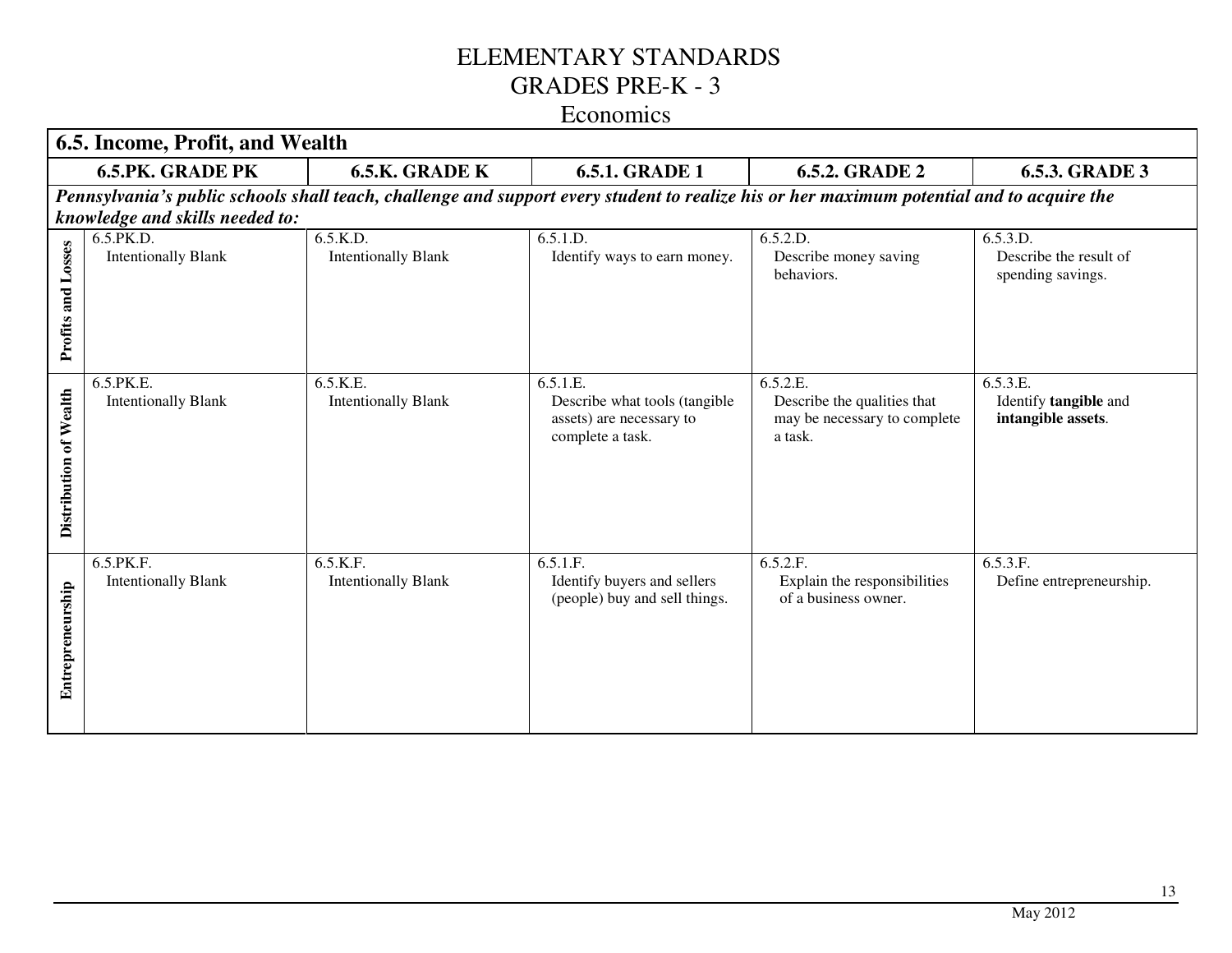|                                 | <b>6.5. Income, Profit, and Wealth</b>                                                                                                    |                                        |                                                |                                                                     |                                                                   |  |  |
|---------------------------------|-------------------------------------------------------------------------------------------------------------------------------------------|----------------------------------------|------------------------------------------------|---------------------------------------------------------------------|-------------------------------------------------------------------|--|--|
|                                 | <b>6.5.PK. GRADE PK</b>                                                                                                                   | 6.5.K. GRADE K                         | <b>6.5.1. GRADE 1</b>                          | <b>6.5.2. GRADE 2</b>                                               | <b>6.5.3. GRADE 3</b>                                             |  |  |
|                                 | Pennsylvania's public schools shall teach, challenge and support every student to realize his or her maximum potential and to acquire the |                                        |                                                |                                                                     |                                                                   |  |  |
|                                 | knowledge and skills needed to:                                                                                                           |                                        |                                                |                                                                     |                                                                   |  |  |
| and Benefits<br>Saving<br>Costs | 6.5.PK.G.<br><b>Intentionally Blank</b>                                                                                                   | 6.5.K.G.<br><b>Intentionally Blank</b> | 6.5.1.G.<br>Explain the need to save<br>money. | 6.5.2.G.<br>Identify how saving for a<br>purchase occurs over time. | 6.5.3.G.<br>Define saving and explain<br>why people save.         |  |  |
| Interest<br>Rates               | 6.5.PK.H.<br><b>Intentionally Blank</b>                                                                                                   | 6.5.K.H.<br><b>Intentionally Blank</b> | 6.5.1.H.<br><b>Intentionally Blank</b>         | 6.5.2.H.<br>Describe why people save<br>money in the local bank.    | 6.5.3.H.<br>Identify the role of banks in<br>our local community. |  |  |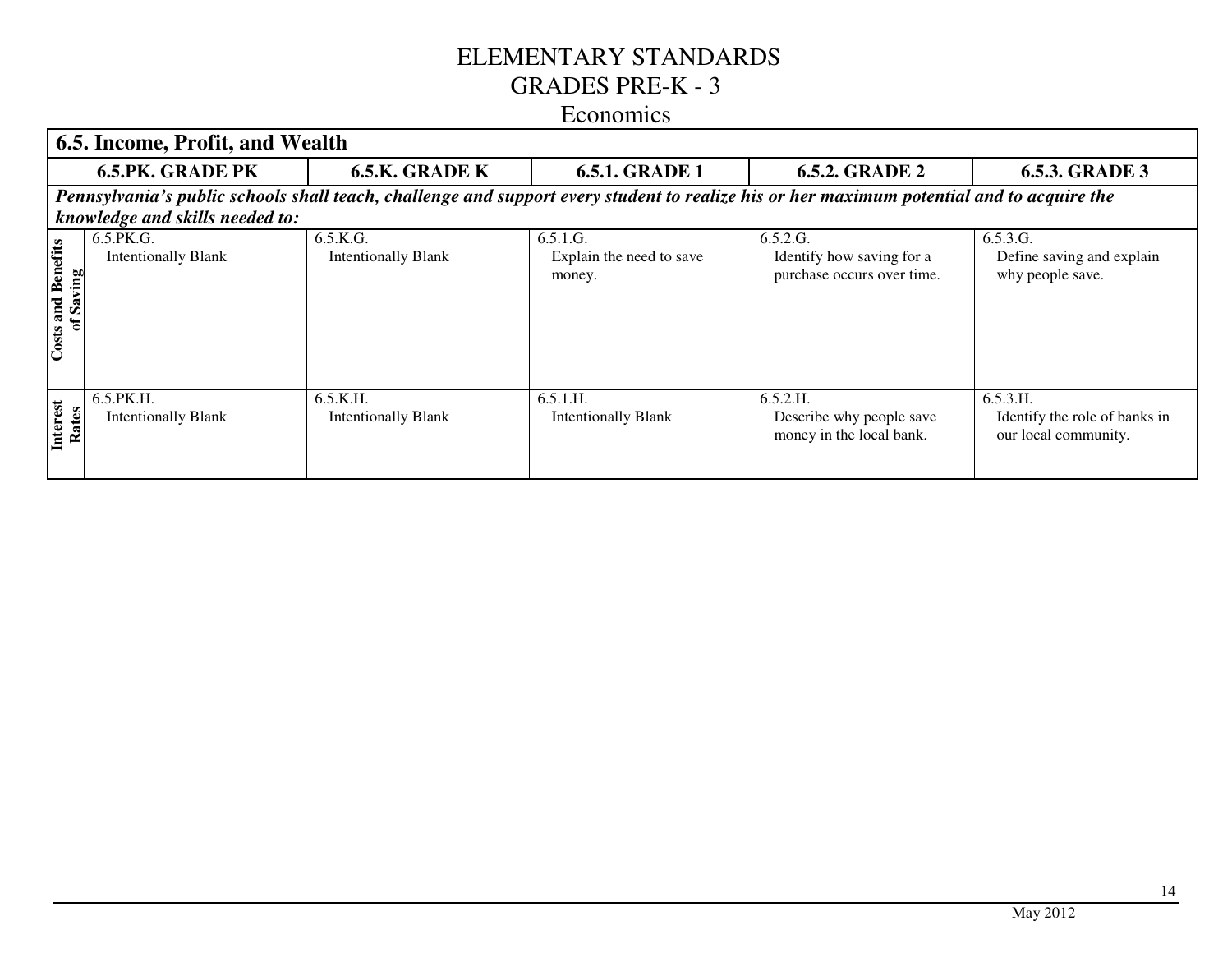#### **XVIII. GLOSSARY**

| <b>Capital Resources:</b>     | The physical equipment used in the production of goods and services.                                                                                                                                                                                |
|-------------------------------|-----------------------------------------------------------------------------------------------------------------------------------------------------------------------------------------------------------------------------------------------------|
| <b>Comparative Advantage:</b> | Economic theory that a country/individual should sell goods and services which it can produce at relatively<br>lower costs and buy goods and services which it can produce at relatively higher costs.                                              |
| <b>Competition:</b>           | The rivalry among people and/or business firms for resources and/or consumers.                                                                                                                                                                      |
| <b>Consumer:</b>              | One who buys or rents goods or services and uses them.                                                                                                                                                                                              |
| <b>Corporation:</b>           | A business firm that is owned by stockholders and is a legal entity with rights to buy, sell, and make contracts.<br>Its chief advantage is that each owner's liability is limited to the amount of money he or she has invested in the<br>company. |
| Cost:                         | What is given up when a choice is made; monetary and/or non monetary.                                                                                                                                                                               |
| Demand:                       | The different quantities of a resource, good or service that potential buyers are willing and able to purchase at<br>various prices during a specific time period.                                                                                  |
| <b>Depression:</b>            | A severe recession in terms of magnitude and/or length.                                                                                                                                                                                             |
| <b>Division of Labor:</b>     | A method of organizing production whereby each worker specializes in part of the productive process.                                                                                                                                                |
| <b>Economic Systems:</b>      | The way societies organize to determine what goods and services should be produced, how goods and services<br>should be produced and who will consume goods and services. Examples include traditional, command and<br>market.                      |
| <b>Economics:</b>             | The study of the behavior of individuals and institutions engaged in the production, distribution and<br>consumption of goods and services.                                                                                                         |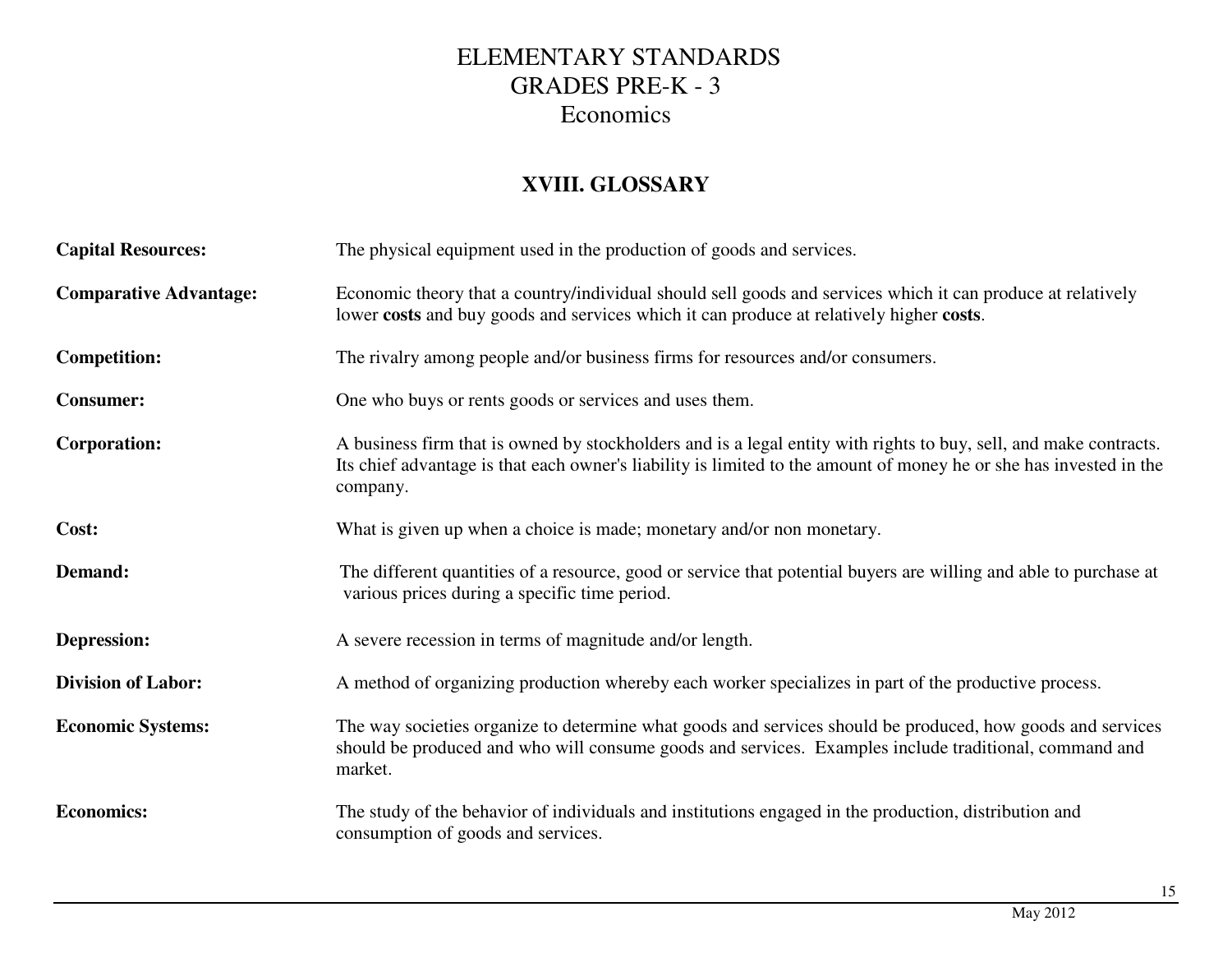| <b>Entrepreneurship:</b>              | One who organizes, manages, and assumes the risks of a business or enterprise.                                                                                                                                                                                                                                                                                                                                                                                                                                                                                                             |
|---------------------------------------|--------------------------------------------------------------------------------------------------------------------------------------------------------------------------------------------------------------------------------------------------------------------------------------------------------------------------------------------------------------------------------------------------------------------------------------------------------------------------------------------------------------------------------------------------------------------------------------------|
| <b>Equilibrium Price:</b>             | The outlay at which quantity demanded equals quantity supplied; market clearing price.                                                                                                                                                                                                                                                                                                                                                                                                                                                                                                     |
| Goods:                                | Objects that can satisfy people's wants.                                                                                                                                                                                                                                                                                                                                                                                                                                                                                                                                                   |
| <b>Incentives:</b>                    | Factors that motivate or influence human behavior.                                                                                                                                                                                                                                                                                                                                                                                                                                                                                                                                         |
| <b>Intangible Assets:</b>             | Unlike tangible assets (buildings and equipment), intangible assets are often difficult to quantify but play a large<br>role in economic activity. An entrepreneur's organizational ability, the ability of workers to provide customer<br>satisfaction, and the knowledge of a region's tastes and styles are examples of intangible assets.                                                                                                                                                                                                                                              |
| Interdependence:                      | Ideas, goods and services in one area affect decisions and events in other areas reducing self-sufficiency.                                                                                                                                                                                                                                                                                                                                                                                                                                                                                |
| Market:                               | A place or process through which goods and services are exchanged.                                                                                                                                                                                                                                                                                                                                                                                                                                                                                                                         |
| <b>Multinational Corporations</b>     | Entities that produce goods or services in many countries as well as engage in international trade.                                                                                                                                                                                                                                                                                                                                                                                                                                                                                        |
|                                       | Non-Profit Economic Institutions: These institutions serve an important niche in an economic system. Unlike institutions for profit, the non-profit<br>bodies do not seek to build wealth for distribution to shareholders, management, or workers, but employ<br>monetary sources for the purpose of maintaining the organization and offering programs and services that are<br>not within the realm of governmental agencies. For example, a special foundation, an endowment, even a<br>charity may offer a seminar to build local entrepreneurship or workforce collaboration skills. |
| <b>Opportunity Cost:</b>              | The highest valued alternative given up when a decision is made.                                                                                                                                                                                                                                                                                                                                                                                                                                                                                                                           |
| Price:                                | The amount people pay in exchange for a particular good or service.                                                                                                                                                                                                                                                                                                                                                                                                                                                                                                                        |
| <b>Private Economic Institutions:</b> | Non-government organizations that participate in economic activities (ex. banks, labor unions, businesses, etc.)                                                                                                                                                                                                                                                                                                                                                                                                                                                                           |
| <b>Producer:</b>                      | One who makes goods or services.                                                                                                                                                                                                                                                                                                                                                                                                                                                                                                                                                           |
| <b>Public Goods:</b>                  | Goods and services provided by the government rather than by the private sector. Goods and services that more<br>than one person can use without necessarily preventing others from using them.                                                                                                                                                                                                                                                                                                                                                                                            |